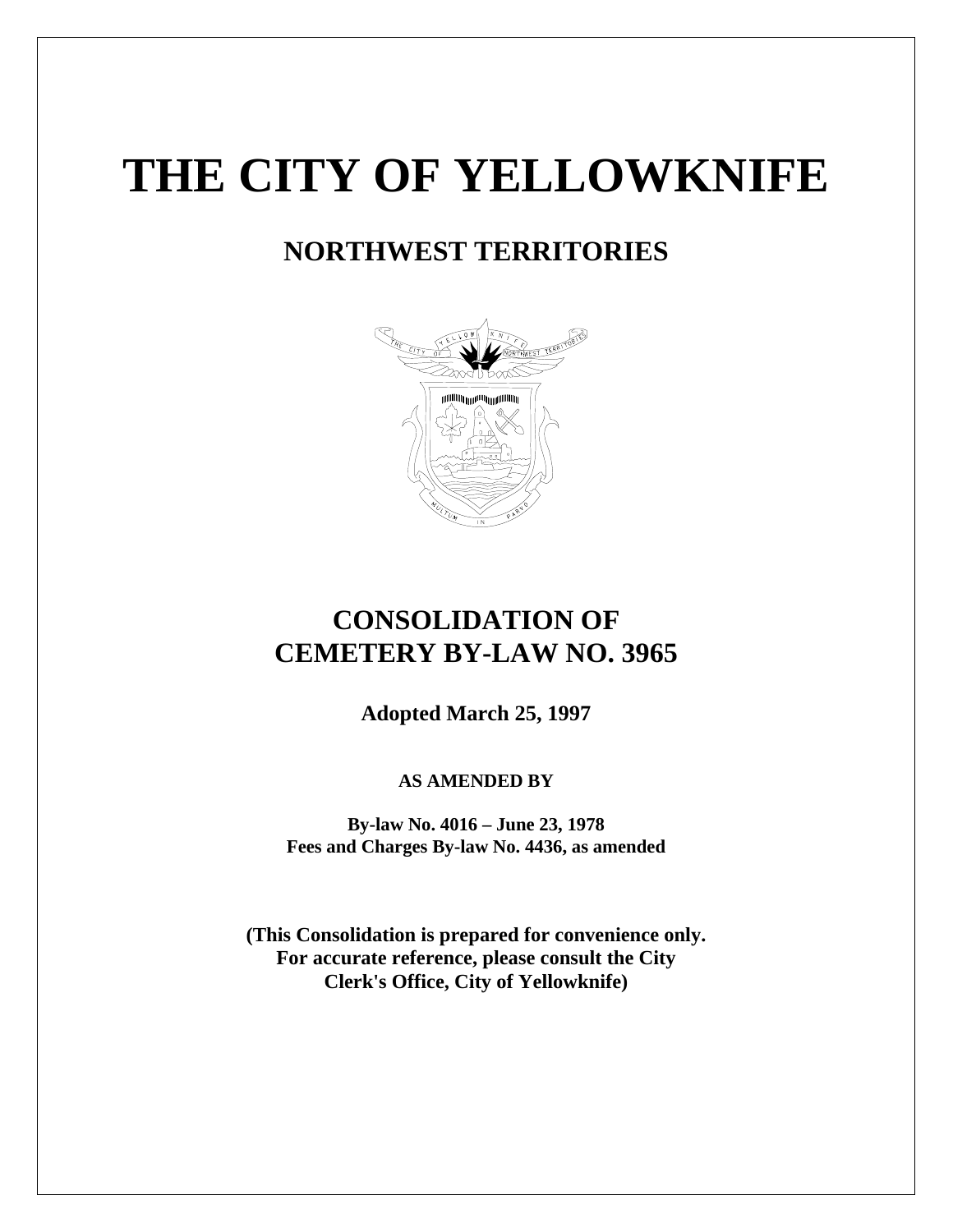#### **CITY OF YELLOWKNIFE BY-LAW NO. 3965**

A BY-LAW of the Council of the Municipal Corporation of the City of Yellowknife in the Northwest Territories, to repeal and replace By-law No. 3810 as amended, a by-law to provide for the establishment and operation of cemeteries and regulate the disposal of the dead.

PURSUANT TO SECTION 103 of the *Cities, Towns and Villages Act*, R.S.N.W.T. 1988, c. C-8.

NOW, THEREFORE, THE COUNCIL OF THE MUNICIPAL CORPORATION OF THE CITY OF YELLOWKNIFE, in regular session duly assembled, hereby enacts as follows:

#### **SHORT TITLE**

1. This by-law may be cited as the "Cemetery By-law".

#### **PART 1 - DEFINITIONS**

- 2. In this by-law;
	- "Burial Permit" means a permit to bury, cremate, remove or otherwise dispose of a dead body;
	- "Cemetery" means the Lakeview Cemetery in the City of Yellowknife as identified in Schedule A of this by-law;
	- "City" means the City of Yellowknife in the Northwest Territories;
	- "Coffin" means a box in which human remains are buried;
	- "Urn" means a box in which human, cremated remains are buried.
	- "Death" means the death of a natural person and includes a stillbirth as defined in the *Vital Statistics Act*, R.S.N.W.T., 1988, c. V-3;
	- "Director" means an employee of the City appointed as the Director of Community Services or designate;
	- "Infant" means any person under the age of one (1) year;
	- "Marker" means a memorial of granite, marble or bronze which is flush with the ground;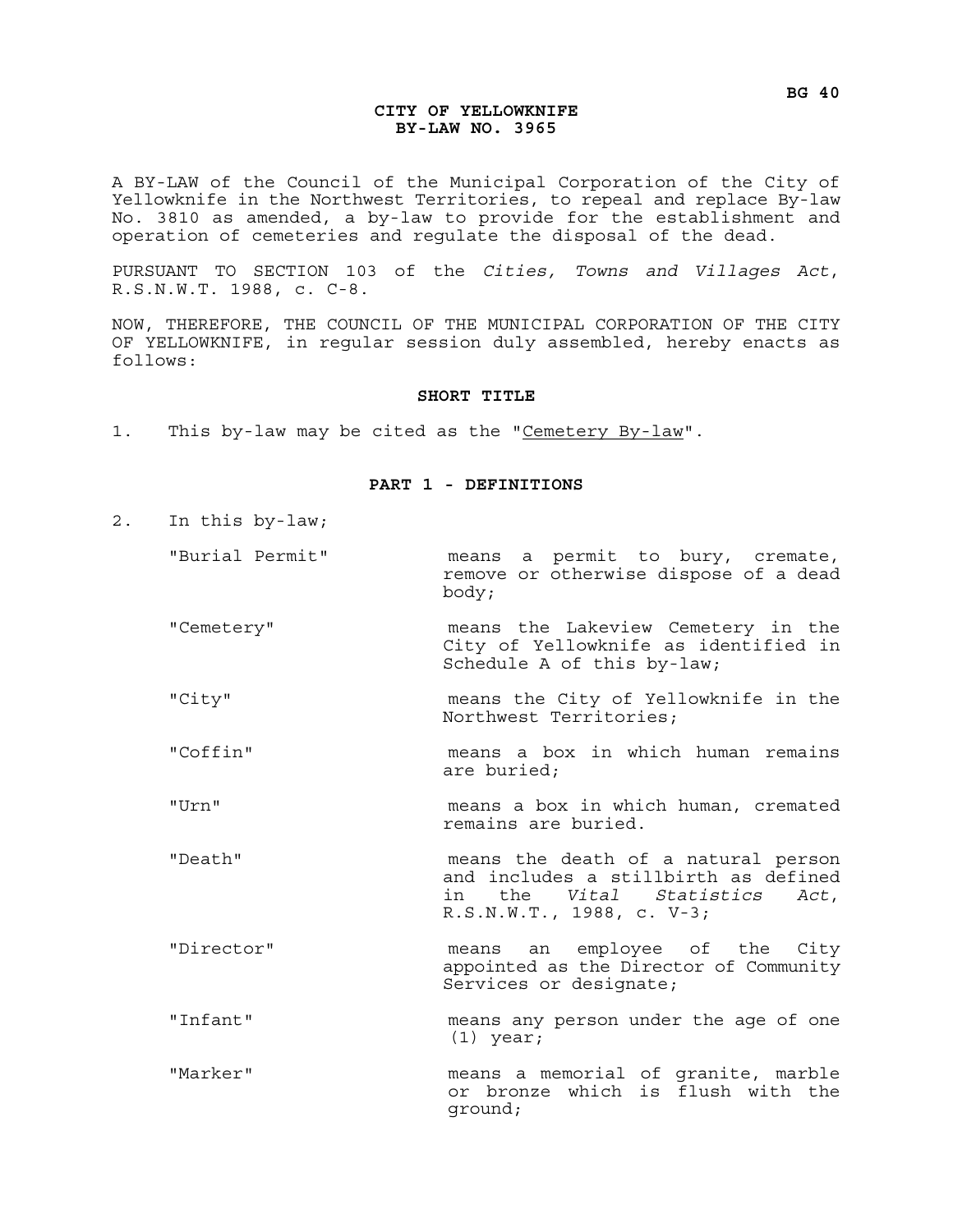| By-law No. 3965<br>Page 2          | <b>BG 40</b>                                                                                                                                                                                                                                                                   |
|------------------------------------|--------------------------------------------------------------------------------------------------------------------------------------------------------------------------------------------------------------------------------------------------------------------------------|
| "Monument"                         | means a memorial of stone or other<br>material which projects above the<br>qround;                                                                                                                                                                                             |
| "Officer"                          | means a person who is appointed in<br>accordance with the Cities, Towns and<br>Villages Act as a By-law Officer to<br>enforce the By-laws of the City of<br>Yellowknife and any Peace Officer who<br>is entitled by law to enforce the by-<br>laws of the City of Yellowknife; |
| "Plot"                             | means a piece of ground set aside for<br>the burial of human remains;                                                                                                                                                                                                          |
| "Ratepayer"                        | means an assessed owner, shown on a<br>municipal tax roll, who is or whose<br>property is liable to taxation under<br>the Property Assessment and Taxation<br>Act;                                                                                                             |
| "Resident"                         | means a person who lives within the<br>municipal boundaries of the City of<br>Yellowknife; and,                                                                                                                                                                                |
| "Senior Administrative<br>Officer" | means the senior administrative<br>officer of a municipal corporation                                                                                                                                                                                                          |

 Officer" officer of a municipal corporation appointed pursuant to the *Cities, Towns and Villages Act*, R.S.N.W.T., 1988, c. C-8, or designate.

#### **PART 2 - CEMETERY**

- 3. Any burial of a human body or human, cremated remains in the municipality of Yellowknife shall be done in the Lakeview Cemetery as defined in Schedule A, attached to and forming part of this By-law.
- 4. Any burial in the Cemetery shall be done in accordance with the provisions of this By-law.
- 5. (a) Plots shall have the following uniform dimensions:
	- (i) infant plots shall be 1 metre wide by 1.5 metres long;
	- (ii) child and adult plots shall be 1.5 metres wide by 3 metres long; and,
	- (iii) plots for cremated remains shall be 1 metre wide by 1 metre long.
	- (b) Plots shall be dug to a minimum depth of:
		- (i) 2 metres for the burial of human remains; and,
		- (ii) 1 metre for the burial of cremated remains.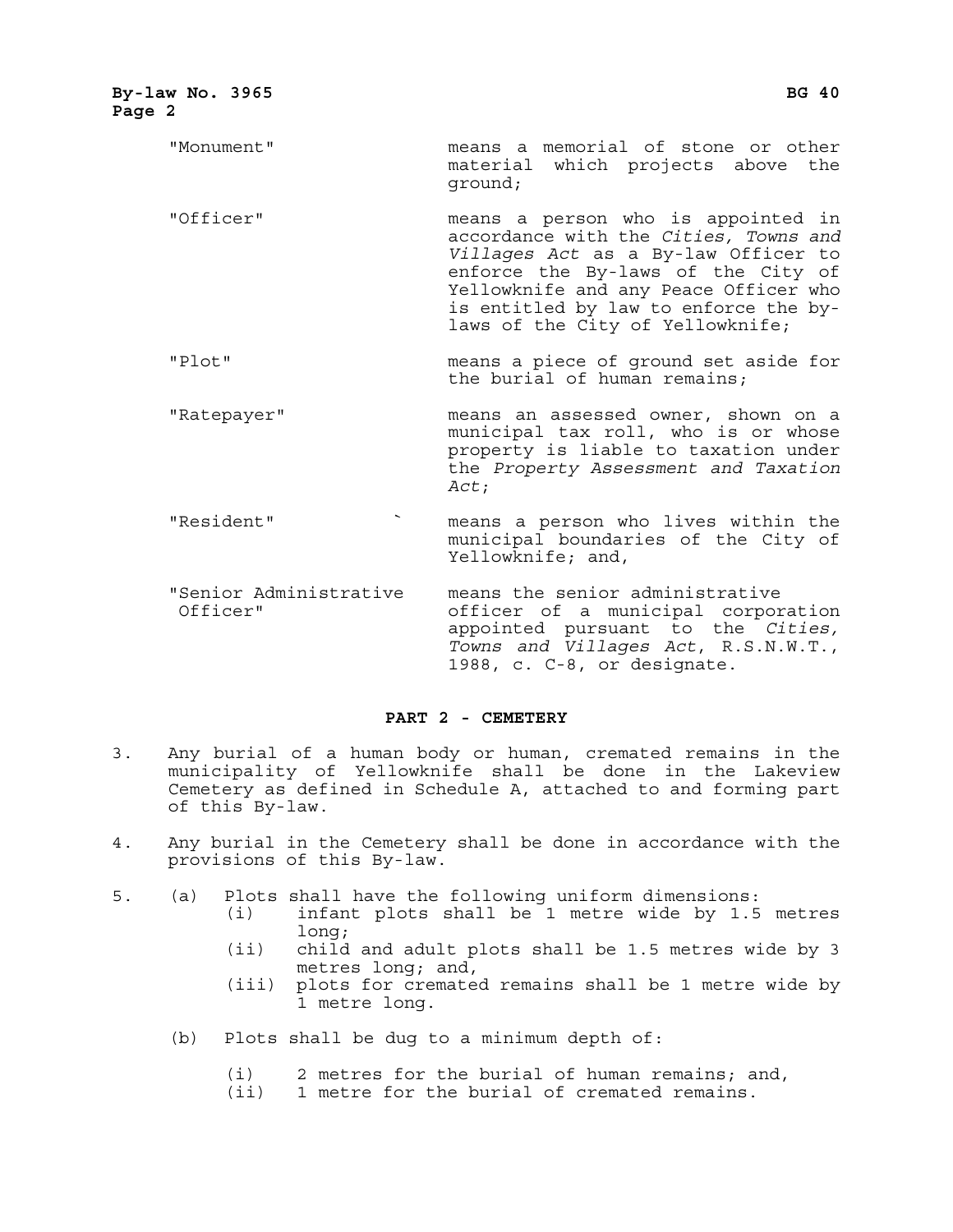- 6. Plots shall only be used for the purpose of interment of human bodies or cremated remains of a human body.
- 7. A coffin or urn shall fit within the dimensions of a single, respective plot.
- 8. Plots shall be used consecutively by order of Plot and Block number as identified in Schedule A, attached to and forming part of this By-law.

#### **Part 2, paragraph 9 as amended by By-law No. 4016 June 22/98**

9. Block 9-A as identified in Schedule A of this By-law, shall be designated as a Veterans' Field of Honour.

#### **Section 10 as amended by By-law No. 4436 Feb 12/07**

- 10. Family plots of one or more graves may be reserved upon payment of the fee prescribed in By-law No. 4436 or any successor by-law.
- 11. Plots reserved before the death of the person or persons whose body or bodies are to be interred therein, shall not be transferred or sold to any other person or persons, except to resell back to the City of Yellowknife, for the same price paid by the original purchaser.

#### **PART 3 - INTERMENTS AND DISINTERMENTS**

- 12. Plots shall be dug and disinterments shall be made only by employees so authorized by the City.
- 13. Notice for the preparation of a plot must be given to the Director at least sixteen regular working hours prior to the time set for the burial with Saturday, Sunday and statutory or declared holidays not being classified as regular working hours.
- 14. Prior to interment of human remains at the Cemetery the following information shall be provided to the Director in the format of a burial permit:
	- (a) name of deceased;
	- (b) place of death;
	- (c) date of death;
	- (d) age of deceased;
	- (e) gender of deceased; and,
	- (f) name, mailing address and telephone number of next of kin.
- 15. Burial Permits may be obtained from the Senior Administrative Officer, or designate.
- 16. Prior to the burial of human, cremated remains the following information shall be provided to the Director in the format of a Cremation Permit: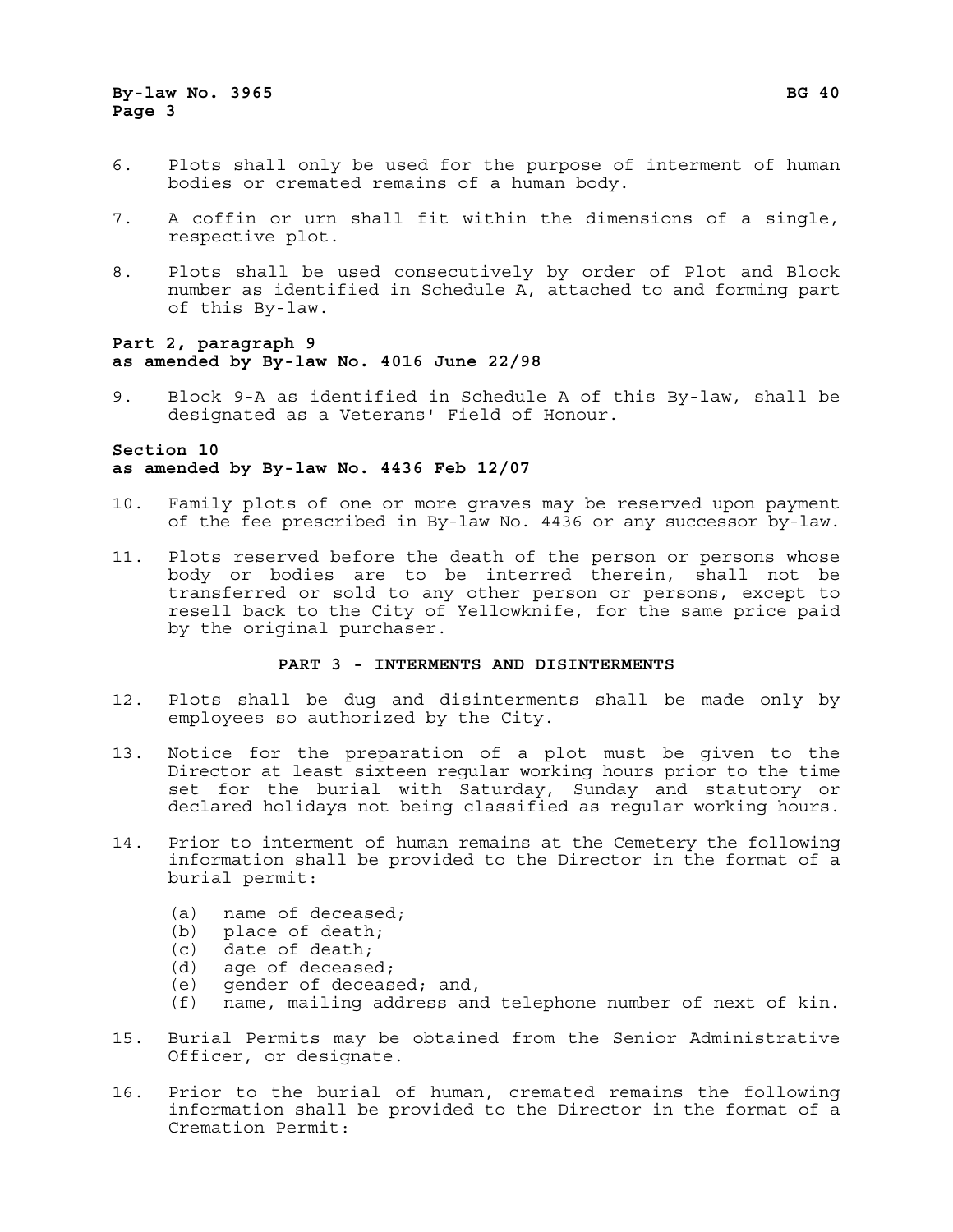- (a) name of deceased;
- (b) place of death;
- (c) date of death;
- (d) age of deceased;
- (e) gender of deceased; and,
- (f) name, mailing address and telephone number of next of kin.

#### **Section 17 as amended by By-law No. 4436 Feb 12/07**

- 17. Interment and disinterment fees shall be charged for each burial applied for, in accordance with By-law No. 4436 or any successor by-law.
- 18. The Director shall maintain a cemetery registry containing the following information for each plot:
	- (a) reserved plots;<br>(b) date of interme
	- date of interment;
	- (c) name of deceased;
	- (d) age and gender of deceased;
	- (e) name, mailing address and telephone number of next of kin; and,
	- (f) disinterments.
- 19. Only one body shall be buried in any plot unless prior written permission has first been obtained from the Director.
- 20. Upon receipt of prior written permission from the Director, cremated remains may be interred along with another deceased person in a single grave.

#### **PART 4 - MARKERS AND MONUMENTS**

- 21. At the time of interment, a temporary marker or monument shall be in place which marks the location of the grave, identifying the name of the deceased.
- 22. (a) Temporary Markers or Monuments shall be installed immediately following interment by the family of the deceased, executor of the estate, or by another person so designated by the family of the deceased, funeral home or executor of the estate.
	- (b) Temporary Markers or Monuments shall be replaced by a permanent Marker or Monument during the second year following the date of interment, or such other time as may be deemed appropriate by the Director.
- 23. Prior to erecting a Monument or Marker on a plot, a Monument Permit shall be obtained from the Director as outlined in Schedule C attached to and forming part of this By-law. A detailed sketch of the proposed monument shall accompany the application for a Monument Permit.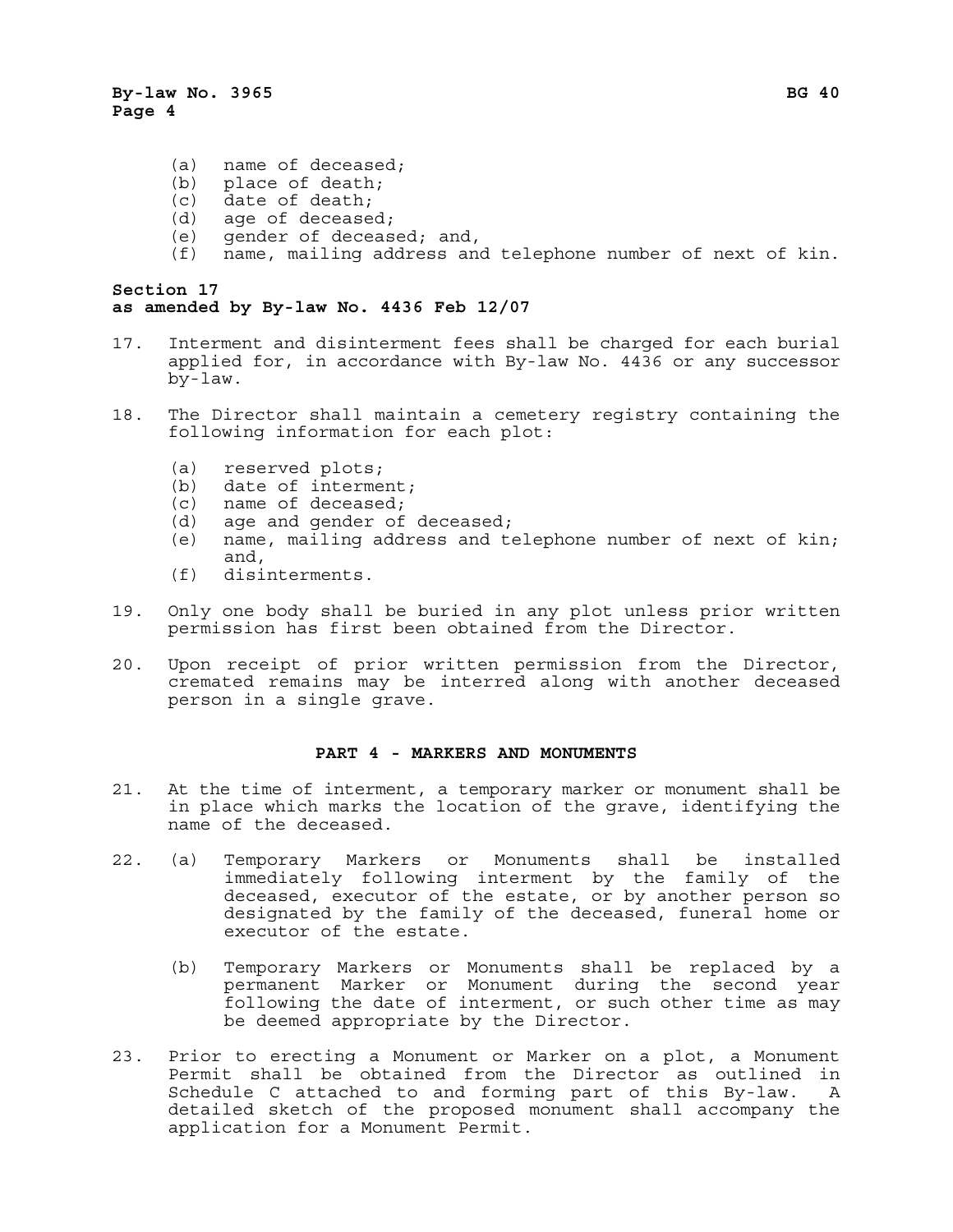- 24. All Markers or Monuments shall be placed in line at the head of the plot.
- 25. Foundations are required for all Monuments.
- 26. Only one monument per plot is permitted unless prior written permission is first obtained from the Director.
- 27. Foundations and Monuments shall be confined within the boundary of the approved plot.
- 28. Foundations and Monuments shall not disturb adjacent plots or landscaping.
- 29. Monuments shall be erected from June 1 to October 31, or such other time as may be granted in writing by the Director.
- 30. The City reserves the right to remove any Marker, Monument or inscription which, in the opinion of the Senior Administrative Officer, is improper, offensive or due to neglect and age, deemed as unsightly in appearance.
- 31. (a) All cost of construction, erection and installation of any foundation, Marker or Monument shall be the responsibility of the family of the deceased, executor of the estate, or of another person so designated by the family of the deceased, funeral home or executor of the estate.
	- (b) In circumstances where interment costs are the responsibility of the Government of the Northwest Territories, Department of Health and Social Services, the Department shall ensure that a foundation, Marker or Monument is erected.
	- (c) Where the Government of the Northwest Territories, Department of Health and Social Services does not erect a foundation, Marker or Monument, the City of Yellowknife shall do so and the cost for same shall be invoiced to the Government of the Northwest Territories, Department of Health and Social Services.
- 32. All earth, debris and rubbish arising or resulting from work done on any plot by, or on behalf of the owner of the plot, must be immediately cleaned up and removed from the Cemetery by the contractors or workers.

#### **PART 5 - MAINTENANCE**

33. Perpetual care of the Cemetery shall be provided by the City. Perpetual care includes the right to landscape any part of the Cemetery which shall consist of grading, sodding, mowing, placement of flowers, trees, shrubs or other plants.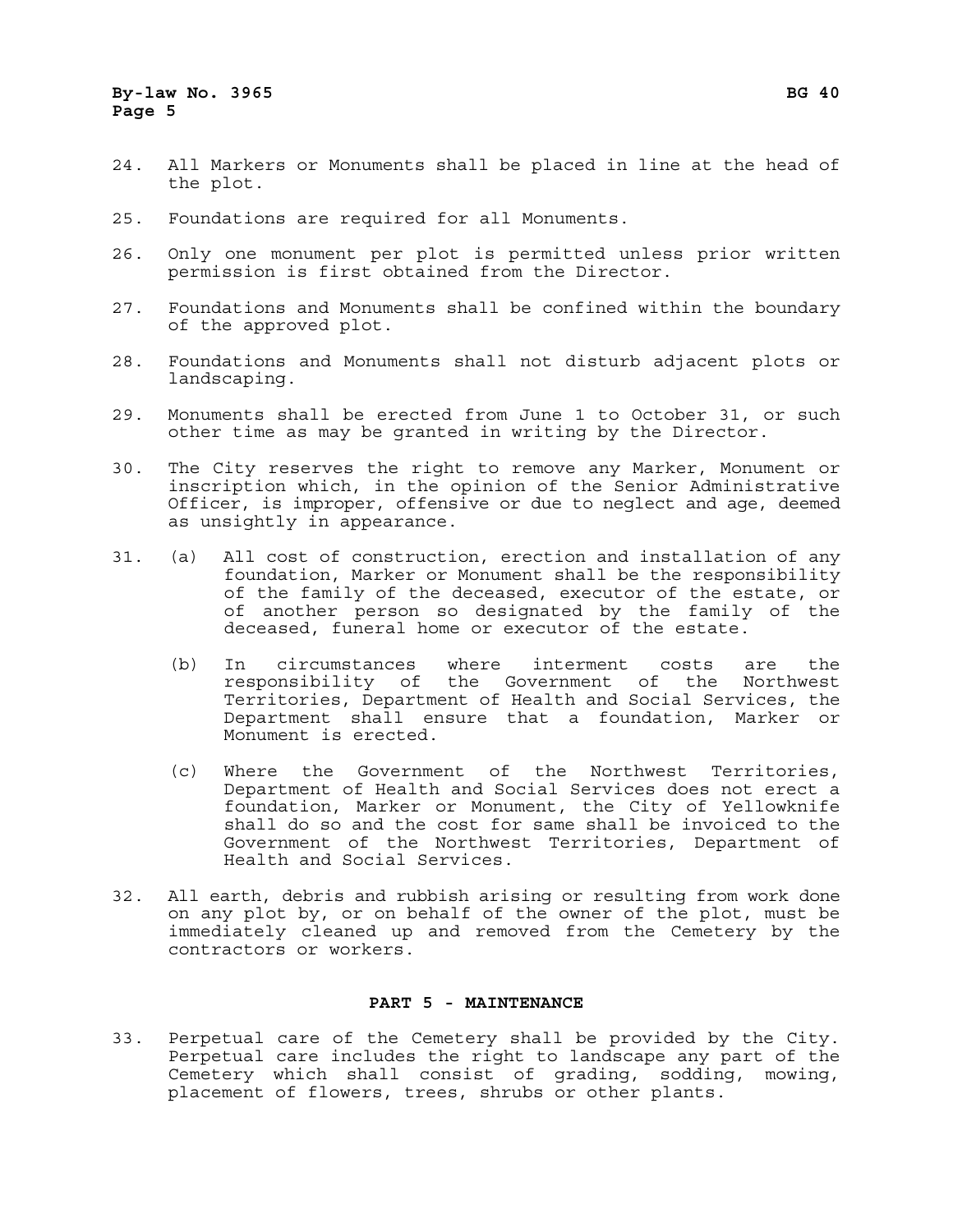- 34. The City may remove any stand, holder or other receptacle for flowers or plants which, in the opinion of the Director, are unsuitable for such a purpose or unsightly in appearance.
- 35. The City may remove any withered flowers and wreaths from plots.

#### **PART 6 - GENERAL**

- 36. No person shall walk upon graves, pick flowers, break or damage trees, plants or shrubs, or damage or deface any Plot, Marker or Monument.
- 37. No person shall disturb the quiet of the Cemetery.
- 38. No form of advertising shall be placed or displayed within the boundaries of the Cemetery.
- 39. No person shall canvas for orders, conduct business or distribute business cards in the Cemetery.
- 40. No person shall enter the Cemetery carrying a firearm unless such person is a Peace Officer or is participating in a military funeral.
- 41. Animals brought into the Cemetery must be on a leash at all times.
- 42. Any person who violates any provision of this By-law, for which no specific punishment is provided, is guilty of an offence and is liable upon Summary Conviction to a fine not exceeding:
	- (a) two thousand dollars (\$2,000.00) for an individual; or,
	- (b) ten thousand dollars (\$10,000.00) for a corporation.
- 43. An Officer may issue a Summary Offence Ticket Information in the form prescribed by the Summary Conviction Procedures Act and Regulations, to any person who violates any provision of this Bylaw and such person may, in lieu of prosecution, pay the City a voluntary penalty for the offence as listed in Schedule D, attached to and forming part of this By-law, prior to the court date specified on the ticket.

#### **PART 7 - REPEAL**

44. By-law No. 3810 is hereby repealed.

#### **PART 8 - EFFECT**

45. This By-law shall come into effect upon receiving Third Reading and otherwise meets the requirements of Section 57 of the *Cities, Towns and Villages Act*.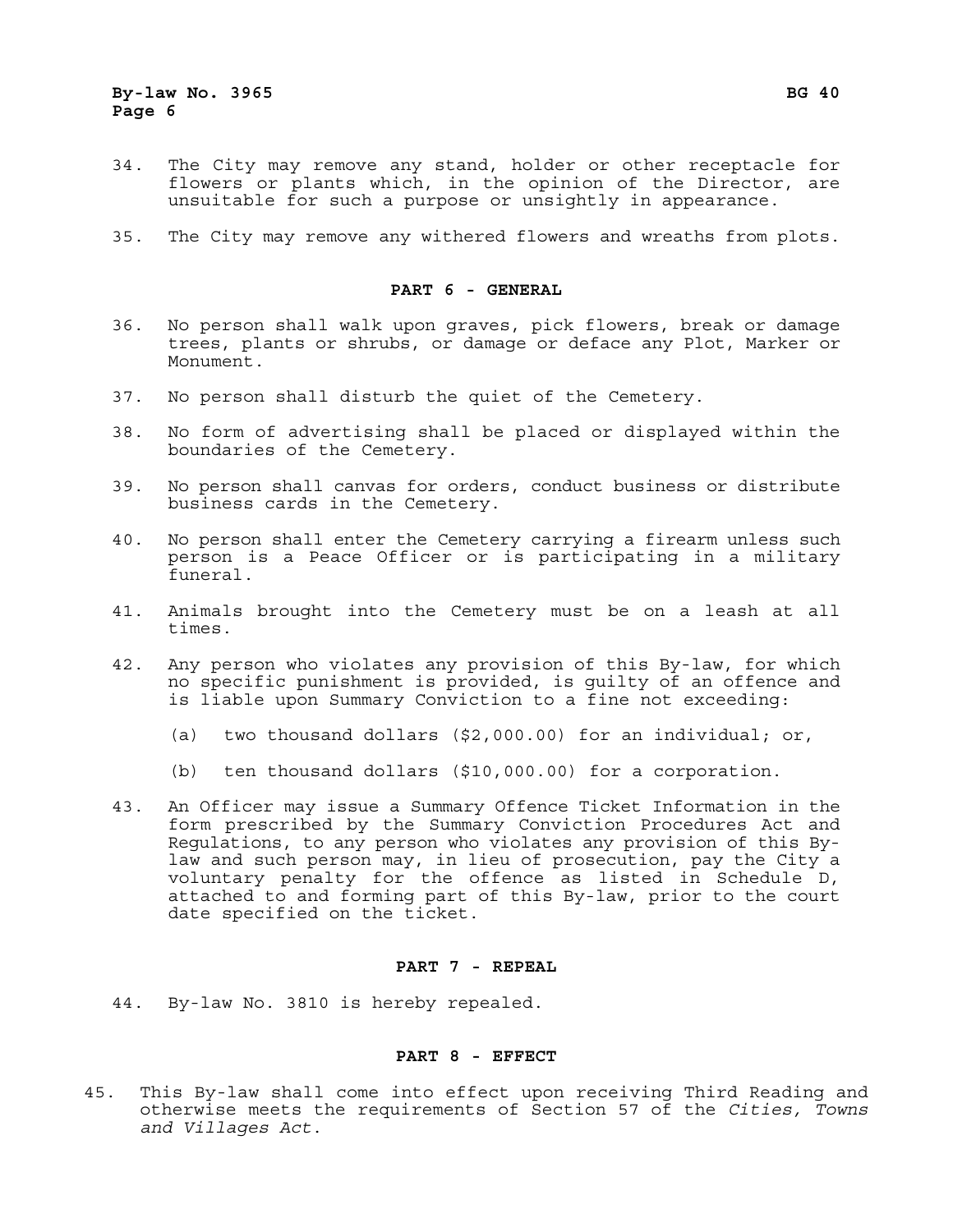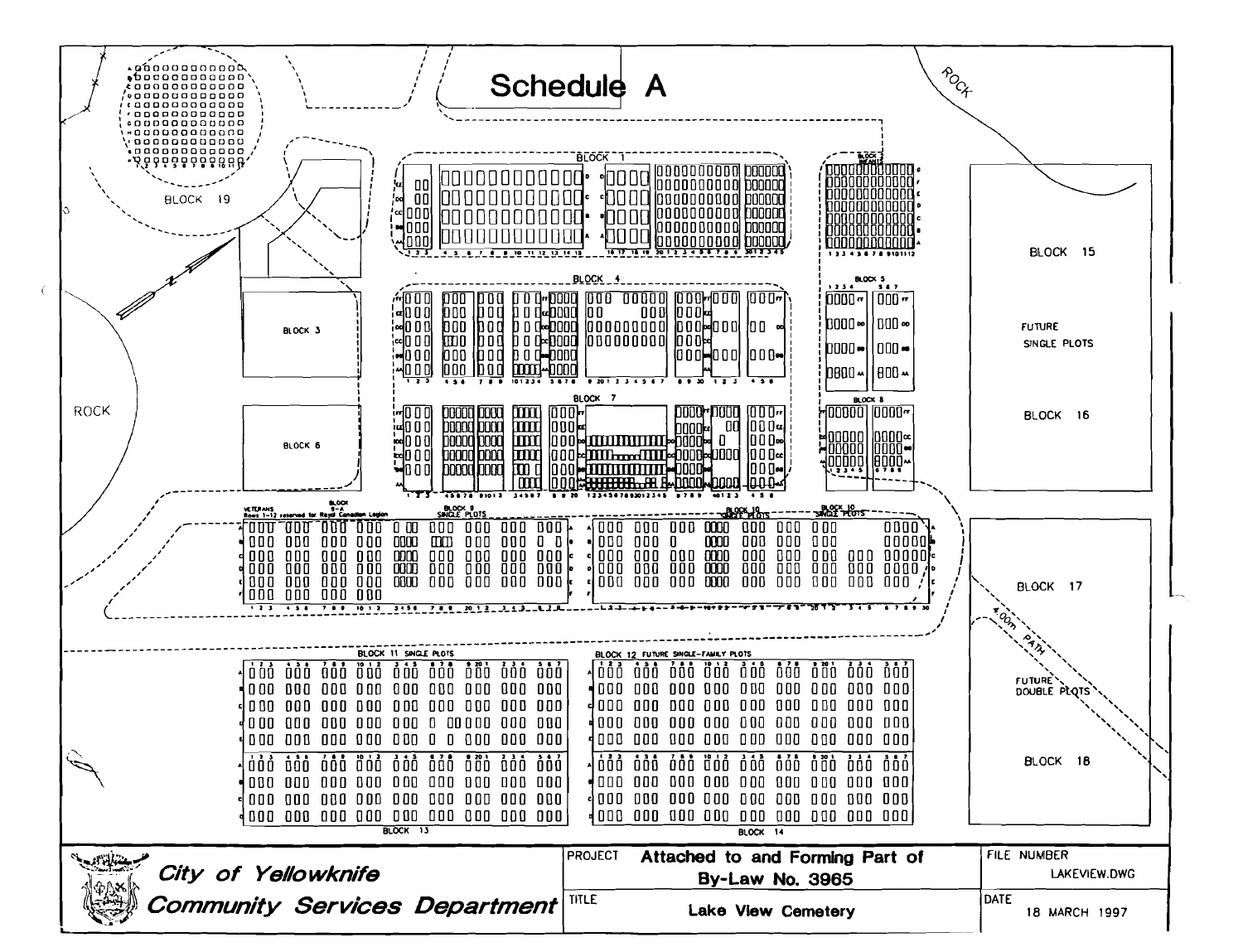**BG 40**

**CITY OF YELLOWKNIFE BY-LAW NO. 3965** Schedule B

Page 1

**Schedule B deleted by By-law No. 4436 Feb 12/07**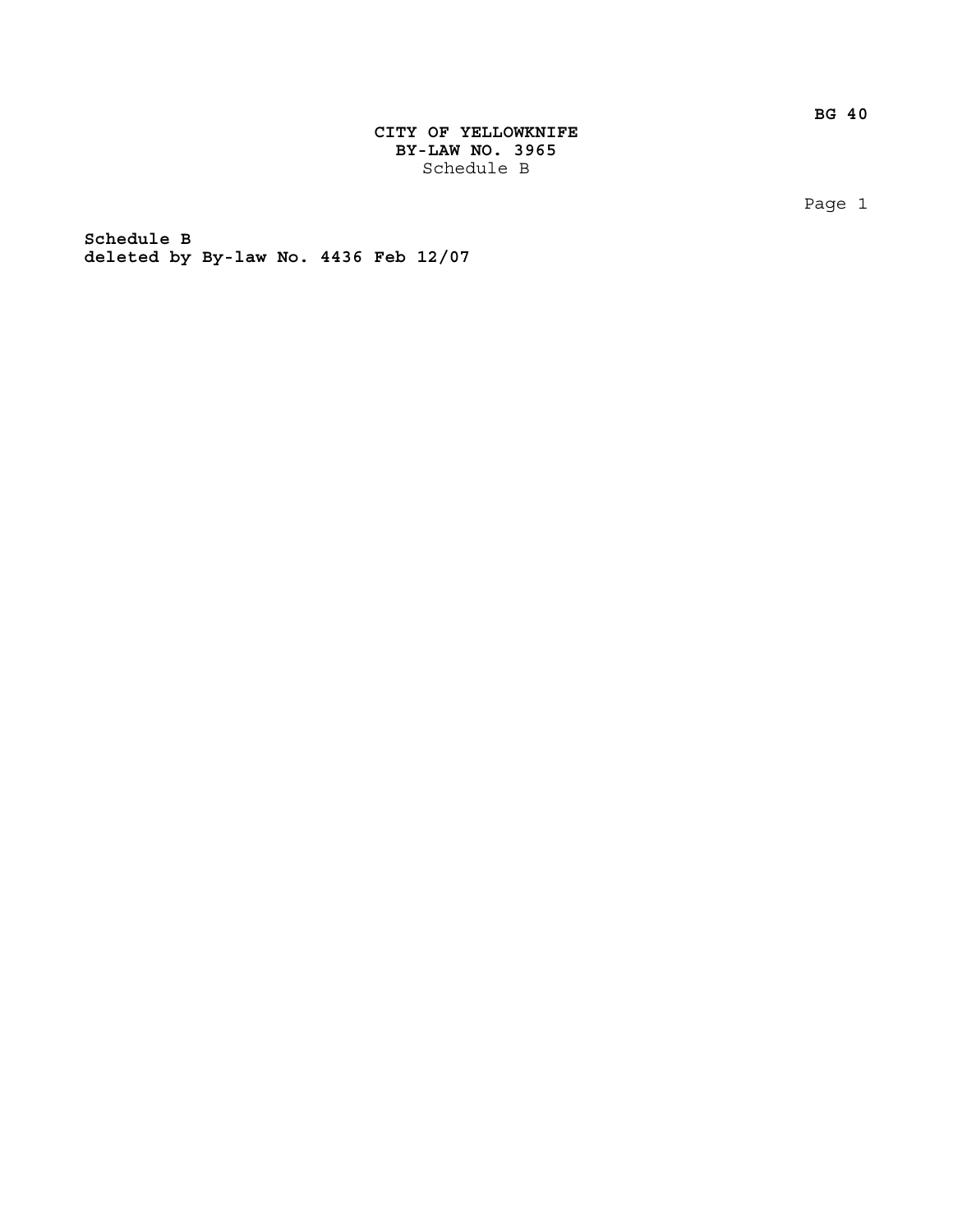|                          |                                                                                         | CITY OF YELLOWKNIFE<br>BY-LAW NO. 3965<br>Schedule C |                                                                                                                                                                                                                                                                                                                            |  |
|--------------------------|-----------------------------------------------------------------------------------------|------------------------------------------------------|----------------------------------------------------------------------------------------------------------------------------------------------------------------------------------------------------------------------------------------------------------------------------------------------------------------------------|--|
|                          |                                                                                         |                                                      | Page 1                                                                                                                                                                                                                                                                                                                     |  |
|                          |                                                                                         | Monument Permit                                      |                                                                                                                                                                                                                                                                                                                            |  |
| Application Date:        | Placement Date: ____________                                                            |                                                      |                                                                                                                                                                                                                                                                                                                            |  |
| Applicant's Name:        | Deceased's Name:<br>$\overline{\phantom{a}}$ . The contract of $\overline{\phantom{a}}$ |                                                      |                                                                                                                                                                                                                                                                                                                            |  |
| Mailing Address:         |                                                                                         |                                                      |                                                                                                                                                                                                                                                                                                                            |  |
| City:                    |                                                                                         |                                                      |                                                                                                                                                                                                                                                                                                                            |  |
| Postal Code:             |                                                                                         |                                                      |                                                                                                                                                                                                                                                                                                                            |  |
| Telephone:               |                                                                                         |                                                      |                                                                                                                                                                                                                                                                                                                            |  |
| Facsimile:               |                                                                                         |                                                      |                                                                                                                                                                                                                                                                                                                            |  |
| Plot Location:           | Block                                                                                   | Plot                                                 | Section <u>___</u>                                                                                                                                                                                                                                                                                                         |  |
| Foundation Size:         |                                                                                         |                                                      | Length ________ Width _______ Height _______                                                                                                                                                                                                                                                                               |  |
| **Monument Size:         |                                                                                         |                                                      | Length ________ Width _______ Height _______                                                                                                                                                                                                                                                                               |  |
| ** Sketch to be attached |                                                                                         |                                                      |                                                                                                                                                                                                                                                                                                                            |  |
| Inscription:             |                                                                                         |                                                      | <u> 1989 - Johann John Stone, markin film ar yn y brenin y brenin y brenin y brenin y brenin y brenin y brenin y</u>                                                                                                                                                                                                       |  |
|                          |                                                                                         |                                                      |                                                                                                                                                                                                                                                                                                                            |  |
| subject lot.             |                                                                                         |                                                      | NOTE: Applicant shall have the siting of the headstone approved by<br>the City's representative prior to installation. The City<br>of Yellowknife assumes neither liability nor responsibility<br>for loss or damage of, or to, foundation or monument or part<br>thereof, or any article of any description placed on the |  |
| For Office Use Only:     |                                                                                         |                                                      |                                                                                                                                                                                                                                                                                                                            |  |
|                          |                                                                                         | <i>Date:</i>                                         |                                                                                                                                                                                                                                                                                                                            |  |
| Amend:                   |                                                                                         | <i>Date:</i>                                         |                                                                                                                                                                                                                                                                                                                            |  |
| Special Instruction:     |                                                                                         |                                                      |                                                                                                                                                                                                                                                                                                                            |  |
|                          |                                                                                         |                                                      |                                                                                                                                                                                                                                                                                                                            |  |
|                          |                                                                                         |                                                      |                                                                                                                                                                                                                                                                                                                            |  |

**BG 40**